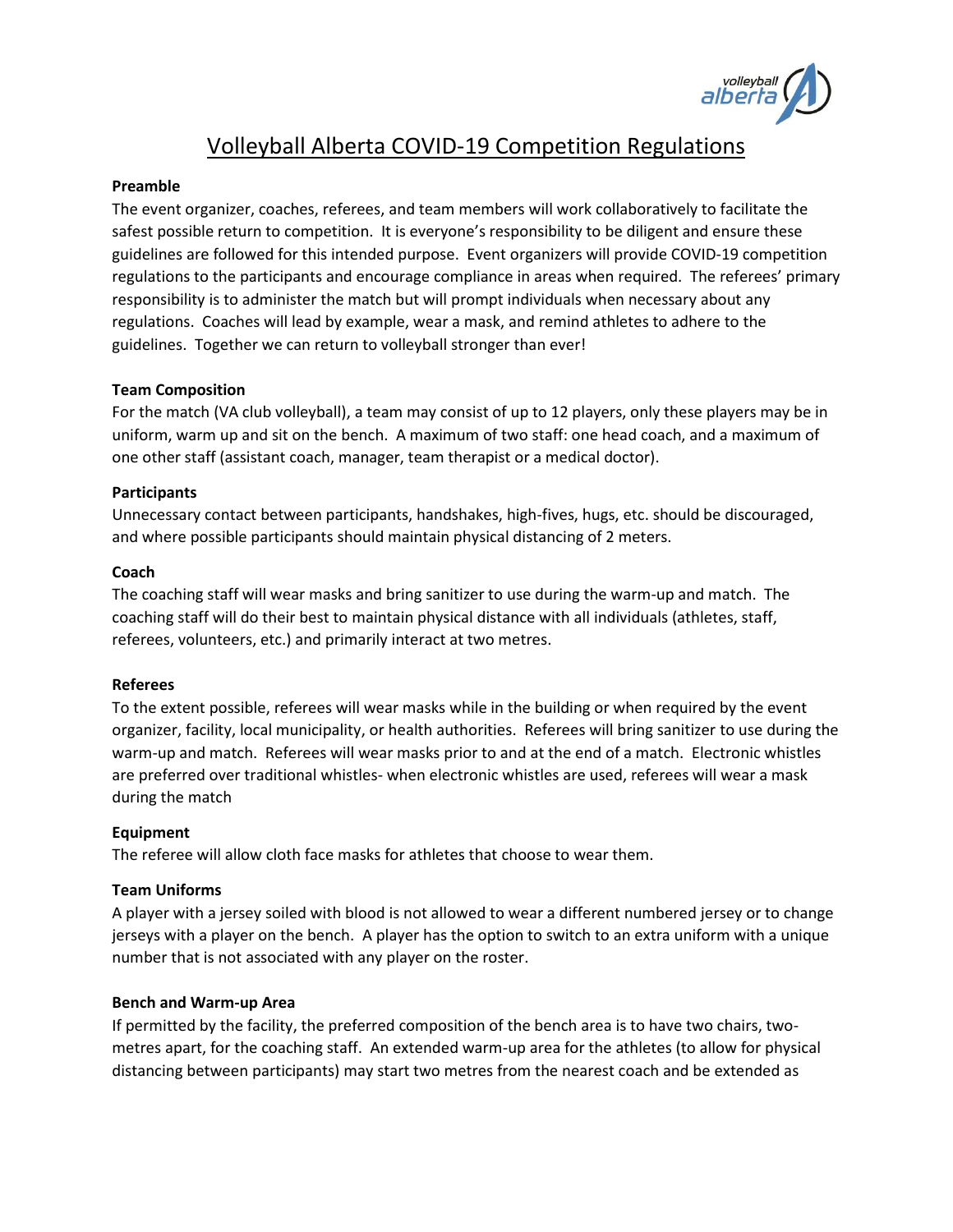

space permits. Athletes should be standing a safe distance from the court (behind the invisible line that would extend from the front of the coaches' chairs and run parallel to the court).

Note: If a bench must be utilized, all individuals must maintain distance in the bench and warm-up area.

## **Prior & Post Match**

Event organizers will schedule buffer times between matches for sanitization of equipment and frequent touch points, and for teams to transition on and off the court without overlap. Teams will not greet one another before or after the match nor will they shake the referee(s) hand post-match. Teams may acknowledge the opposition and referee(s) by facing them and clapping prior to leaving the bench.

## **The Toss**

a. Before the match, the event organizer will assign service and sides of the court.

b. If the first option is not utilized, the referee will carry out a toss to decide first service and sides of the court. The referee will wear a mask and ensure they (referee & captains) are physically distanced, two metres apart.

To limit shared surfaces and communal points of contact, teams will remain on their side of the court for the duration of the match. If the event organizer determines one side of a court has a notable advantage, teams will switch sides after the first set only. Coaches will keep the same chair and carry it over for the side switch and all players must carry their personal items (water-bottle, hand sanitizer, etc.) for the side switch. Teams should be mindful when switching sides and take different paths to maintain physical distancing during this transition. If a deciding set is necessary, the teams will remain on their side of the court.

# **Warm-Up Protocol**

[2020-2021 Volleyball Canada warm-up protocol.](https://volleyball.ca/uploads/Competitions/Nationals/2021/Policies/Warm-up_protocol_-_2021.pdf) Please note warm-up recommendation #6 should not be utilized during COVID-19, only team members of the hitting team should retrieve their balls.

## **Scorer & Score Table**

Where possible two smaller tables spaced two metres apart will be used, one for the scoresheet and one for the scorecard. Otherwise the scorecard will be kept with the scorekeeper on a chair. Both scorekeepers will be required to wear masks and it is preferred they are from the same team or cohort.

# **Roster & Match Verification**

Roster verification will occur prior to the match (roster signed by the coach), the team captain and coach will not need to approach the scorer's table to sign the score sheet. The team captain will not sign the score sheet to verify the result, it will be the first referee's responsible to ratify the result (verbally confirm with the coaches) and sign the scoresheet.

## **Line Judge Flags**

Line judge flags will not be used to eliminate unnecessary contact surfaces. Line judges will make the corresponding signal by using their hands.

# **Positions**

Between rallies, as a means of ensuring physical distancing between players across the net, the starting positions of the team receiving service should be no closer than two metres from the net (preferably